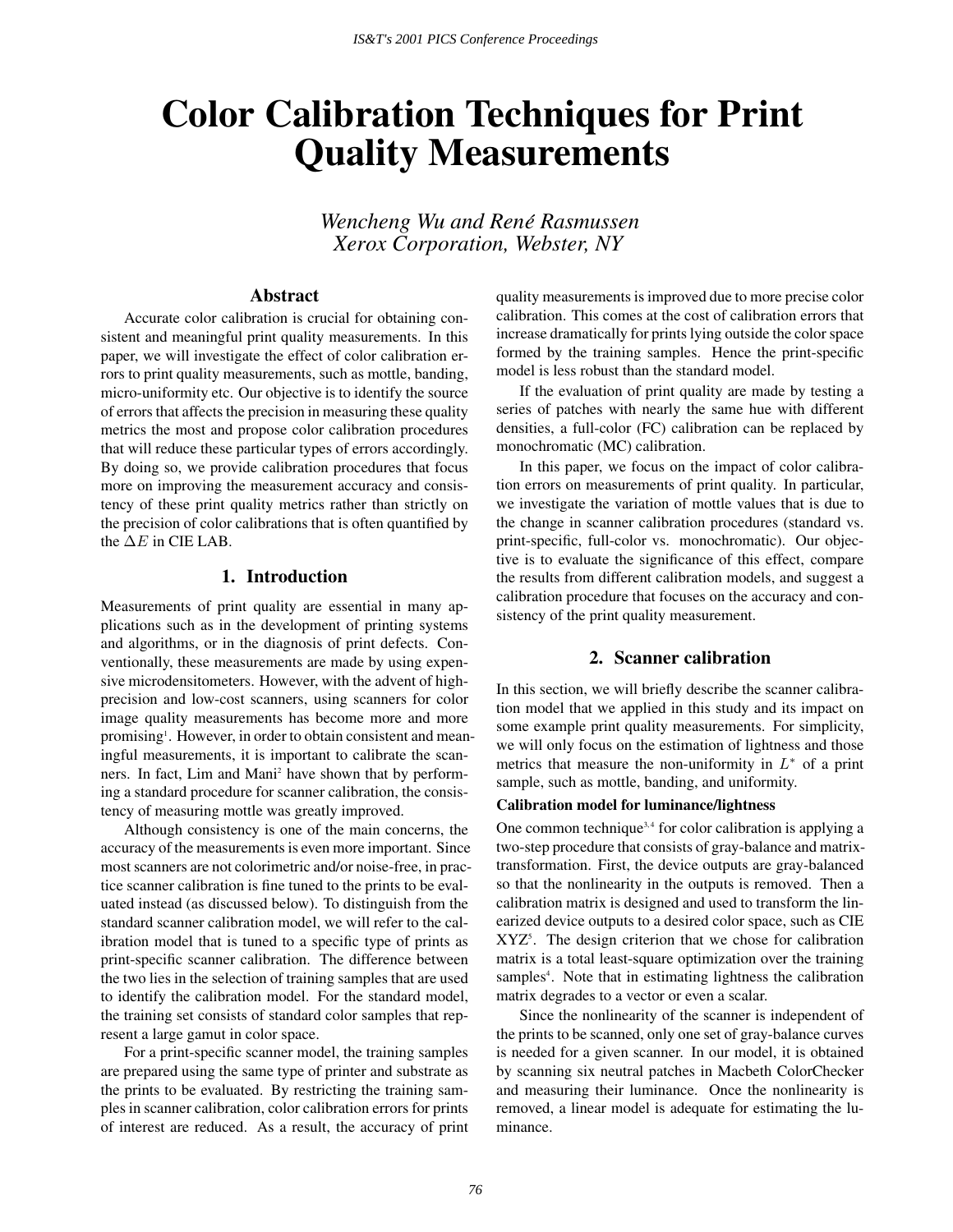$$
Y = \boldsymbol{a}^t \boldsymbol{x} = \begin{cases} a_r r + a_g g + a_b b & \text{for FC} \\ a_s (s + o_s) & \text{for MC} \end{cases}
$$
  

$$
L^* = f(Y) = f(\boldsymbol{a}^t \boldsymbol{x}).
$$
 (1)

where,  $s = r, g$ , or b depending on which hue separation is tested, <sup>o</sup>*s* is a luminance offset for the given separation, and

$$
f(Y) = \begin{cases} 116Y^{\frac{1}{3}} - 16 & Y > 0.008856 \\ 903.3Y & Y \le 0.008856 \end{cases}
$$
 (2)

### **Error analysis**

Suppose that the calibration vector  $\boldsymbol{a}$  is changed to  $\boldsymbol{a}' =$  $a + \Delta a$  due to a different selection of training samples in the scanner calibration.

At each pixel of the scan, the value of the estimated  $L^*$ using Eq. (1) will vary from its nominal value due to this change. The amount of variation can be computed by

$$
\Delta L^* = f((\mathbf{a} + \Delta \mathbf{a})^t \mathbf{x}) - f(\mathbf{a}^t \mathbf{x})
$$
  
\n
$$
\approx f'(\mathbf{a}^t \mathbf{x}) \Delta \mathbf{a}^t \mathbf{x} = f'(Y) \Delta \mathbf{a}^t \mathbf{x}.
$$
 (3)

This equation accounts for the variation in  $L^*$  by applying different calibration vectors in the model. For example, using standard method rather than print-specific method or using vector obtained from printA to calibrate printB, etc.

## **Impact of lightness variation on measurements of print quality metric: mottle**

The impact of lightness variation on the measurements of print quality depends on the definition of metrics. For illustration, we will discuss mottle mostly.

Since the value of mottle is used to describe the medium frequency lightness variation, we define the mottle  $M$  as the standard deviation of the lightness distribution over a filtered version of a given print area. The filtered version of the test patch is obtained by spatially averaging the luminance over an area of  $1.2 \, mm^2$ , i.e. by filtering the scan image using a smoothing kernel with entries one and physical size  $1.1mm \times 1.1mm$ , and then decimating it by a factor of <sup>1</sup>.1mm in both horizontal and vertical directions. The mottle is then computed as

$$
M = \sqrt{\frac{1}{N-1} \sum_{k \in S} (L_k^* - \overline{L^*})^2}.
$$
 (4)

where,  $S$  is the lowpass-filtered scan of the test sample.

Let  $M_2 = M^2$  and  $M_2'$  be the square of the new mottle<br>le due to lightness variation occurred in the calibration value due to lightness variation occurred in the calibration. Then,

$$
M_2 = \frac{1}{N-1} \sum_{k \in S} (L_k^* - \overline{L^*})^2;
$$
  

$$
M_2' = \frac{1}{N-1} \sum_{k \in S} ((L_k^* + \Delta L_k^*) - (\overline{L^*} + \overline{\Delta L^*}))^2 (5)
$$

Note that if  $\Delta L_k^* = \overline{\Delta L^*}$  for all k, then  $M_2' = M_2$ . There-<br>fore the measurement of mottle is invariant to constant hiss fore, the measurement of mottle is invariant to constant bias in the lightness calibration.

| Index                       | Method         | Model         | Training samples   |  |
|-----------------------------|----------------|---------------|--------------------|--|
|                             | Standard       | Full-color    | Macbeth            |  |
|                             | FC             | in Eq $(1)$   | ColorChecker       |  |
| $\mathcal{D}_{\mathcal{L}}$ | Print-specific | Full-color    | 206 color squares  |  |
|                             | FC.            | in Eq $(1)$   | in each print      |  |
|                             | Standard       | Monochromatic | <b>CMYK</b> colors |  |
|                             | MC.            | in Eq $(1)$   | in all 14 prints   |  |
|                             | Print-specific | Monochromatic | <b>CMYK</b> colors |  |
|                             | MC.            | in Eq $(1)$   | in each print      |  |

*Table 1*: *The characteristics of the calibration methods used in mottle measurements*

Now let  $\Delta M_2 = M_2' - M_2$  be the variation of the variation of the mottle value due to different scanner calibrasquare of the mottle value due to different scanner calibration. From the appendix, it can be shown that

$$
|\Delta M_2| \le (f'(\overline{Y}))^2 ||\mathbf{a}' + \mathbf{a}|| ||\mathbf{C}_{\mathbf{x}}|| ||\Delta \mathbf{a}|| \tag{6}
$$

Similar analysis can be obtained on banding and uniformity. The demerit of banding or uniformity is often defined as a *visually* weighted sum of the lightness deviation from the average lightness in a given printed area; and the derivation will be similar but easier (no square-root).

The key observation from Eq. (6) is: for print quality metrics that measure the non-uniformity of lightness, it is critical to minimize the size of ∆*a* or to ensure that ∆*a* is orthogonal to the correlation matrix  $C_x$ . Bias in lightness estimation is irrelevent for this type of quality measure.

## **3. Experiment on mottle measurements**

Three flatbed scanners (Epson Expression 836XL, Scitex EverSmart Supreme, and Umax PowerLook III), four calibration methods, and fourteen prints were used in this experiment. The characteristics of the calibration methods are listed in Table 1. We selected prints from various types of printers (Dye-sublimation, Electrophotography, Lithography, and Ink-jet) and papers (coated and plain) to avoid systematic errors caused by the choice of training sample sets in this experiment.

Each print consists of 206 color squares. Among them, 32 samples (8 samples each in C, M, Y, or K with different densities) were used for mottle measurements and MC calibration. A total of 448 test samples were thus used for this experiment. While measuring the mottle values, the scans of these samples were first cropped to a square image with physical size of  $30 \, mm^2$ . The cropped image element was then calibrated to its luminance value pixel by pixel following the procedure described in Sec. 2. After luminance averaging (lowpass filtering) and conversion from luminance to lightness, the mottle value of this element was then computed using Eq. (4). Since we used three scanners and four possible ways to calibrate the scanned image, there are twelve possible mottle values for a given test sample. Ideally, all 12 numbers should be the same. The discussion of the experimental results will be based on this fact.

For clarity, these mottle values are denoted as

$$
M_i^{jk} \quad i = 1, \dots, 448 \quad j = 1, 2, 3 \quad k = 1, 2, 3, 4. \tag{7}
$$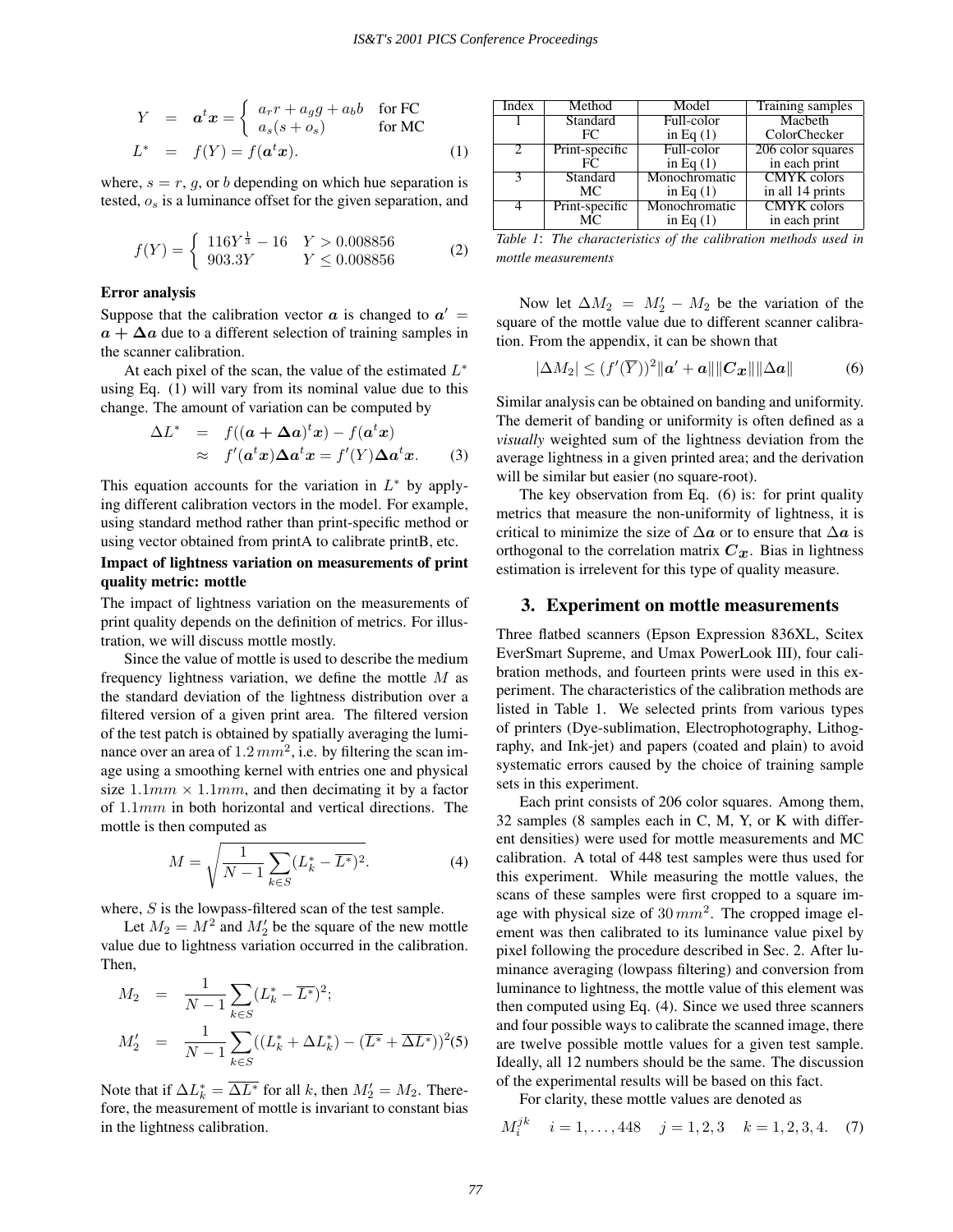| Calibration | ◠             | $\sigma_{\rm max}$ |  |
|-------------|---------------|--------------------|--|
|             | 3.0%          | 42.0%              |  |
|             | $\frac{v}{c}$ | $\%$<br>614        |  |

*Table 2*: *The results of robustness test on full-color and monochromatic calibration methods. The percentage mottle variation*  $\sigma_{ij}$ *for FC is computed by*  $\sigma(M_i^{j1}, M_i^{j2})$  *using Eq.* (8). That is, for *a fixed* i *and* j *the comparison is made between two computed mottle values, where the scanned image is calibrated to* L<sup>∗</sup> *using standard or print-specific full-color calibration. The* σ *for FC is the average value of*  $\sigma_{ij}$  *averaging over i (the print sample) and j* (the scanner); and  $\sigma_{\text{max}}$  is the maximum over all *i* and *j*. Sim*ilarly,*  $\sigma_{ij}$  *for MC equals to*  $\sigma(M_i^{j3}, M_i^{j4})$  *using Eq.* (8).  $\bar{\sigma}$  *and*  $\sigma_{\text{max}}$  *are the average and maximum over all i, j.* 

where, index  $i, j$ , and  $k$  are associate with the print sample index, scanner index, and calibration method index, respectively. Since the significance of the variation in mottle values are relative rather than absolute, a quantity  $\sigma$  is defined as

$$
\sigma(M', M) = 100 \frac{|M' - M|}{M} \,\%
$$
\n(8)

for the purpose of comparison between  $M'$  and  $M$ .

## **Robustness test**

The purpose of this test is to evaluate the robustness of the full-color and monochromatic calibration methods. The concern is the impact on mottle measurement when the print used to identify the calibration vector differs from the print that is about to be evaluated. The results of this test are listed in Table 2.

#### **Accuracy test**

We evaluated the accuracy of mottle measurements from two aspects: the consistency across scanners and the accuracy in estimating lightness. The consistency itself has already played an important role in the measurement. When a calibration method is good in both aspects, it can be inferred that this method has accurate mottle measurements. The results of this test are listed in Table 3. Example scatter plots are shown in Fig. 1. Note that the consistency is perfect if all points fall on the 45<sup>°</sup> line.

In Fig. 1b the scattering around the  $45^\circ$  line gets wider when  $M$  gets larger (resembling a cone centers at this line), while in Fig. 1a the scattering is about the same at most  $M$ levels. The trend in Fig. 1b is preferable since it implies that the relative variation is the same at all mottle levels. The trend in Fig. 1a on the other hand has significant percentage of variation in the range of low/moderate mottle values. This is undesirable since this is the region that demands the most precise measurement of mottle values.

#### **Effect in image cropping**

The location of the cropped region will affect the mottle measurements, if there exist streaks or banding in the test patches. Although mottle only measures low frequency variation, there are still some impacts due to the limitation of crop size. We tested this effect by randomly re-cropping the

| Calibration       |          | $\sigma_{\rm max}$ | dI   | $dL_{\rm max}$ |
|-------------------|----------|--------------------|------|----------------|
| Standard FC       | $17.9\%$ | $93.4\%$           |      |                |
| Print-specific FC | 16.9%    | 86.7%              | () Y | ×.∹            |
| Standard MC       | $1.1\%$  | 50.7%              |      | 9.8            |
| Print-specific MC | 10.6%    | 52.2%              |      |                |

*Table 3*: *The results of accuracy test: consistency across scanners and accuracy in* L<sup>∗</sup> *estimation. The notation is the same as in Table 2. The percentage mottle variation*  $\sigma_{ij}$  *in the kth row of the table is computed by*  $\sigma(M^{jk}_{i}, (M^{1k}_{i} + M^{2k}_{i} + M^{3k}_{i})/3)$  *using Eq. (8). Therefore, the average value*  $\overline{\sigma}$  *over all i, j quantify the consistency of mottle measurement across scanners for method* k*. The lightness estimation error* dL*ij in the* k*th row of the table is the absolute difference between estimated* L<sup>∗</sup> *of the* i*th sample using scanner* j*, calibration* k *and the true* L<sup>∗</sup> *value measured by spectrophotometer.*  $\overline{dL}$  *and*  $dL_{\text{max}}$  *are the average and maximum of*  $dL_{ij}$  *over all i, j, respectively. The value of*  $\overline{dL}$  *indicates the accuracy in* L<sup>∗</sup> *estimation for a give calibration method* k*.*



*Figure 1*: *Example scatter plots for accuracy test. Here the computed mottle values using scanned images from Epson scanner are plotted against those using scanned images from Scitex scanner. The scanned images from both scanners were calibrated to* L<sup>∗</sup> *using (a) standard FC calibration and (b) standard MC calibration.*

scanned images twice, computing the mottle values for new cropped images, and evaluating the percentage variation  $\sigma$ compared to the measurements of the original crop. The results are listed in Table 4. Figure 2 shows example scatter plots of cropping effect. Note that the impacts are about the same on all 4 calibration methods. All scattering plots are cone-shaped as well.

#### **Discussion**

From Table 2, it is observed that the full-color calibration is more robust than monochromatic calibration. The reason is that in mottle measurements the test samples contain only a fairly small set of hues (C, M, Y, or K). Even though these hues vary from one print to another, the variation is still limited. Since the training samples used in standard FC calibration represent a gamut that contains all sort of hues including those CMYK test samples, the standard model is suitable for all prints in calibrating the test samples. Thus for each print, the variation of mottle values using standard or print-specific model is insignificant (robust). For monochromatic calibration, it is assumed that each separation has one hue only. The calibration scale factor and the offset is highly dependent of the print. Due to